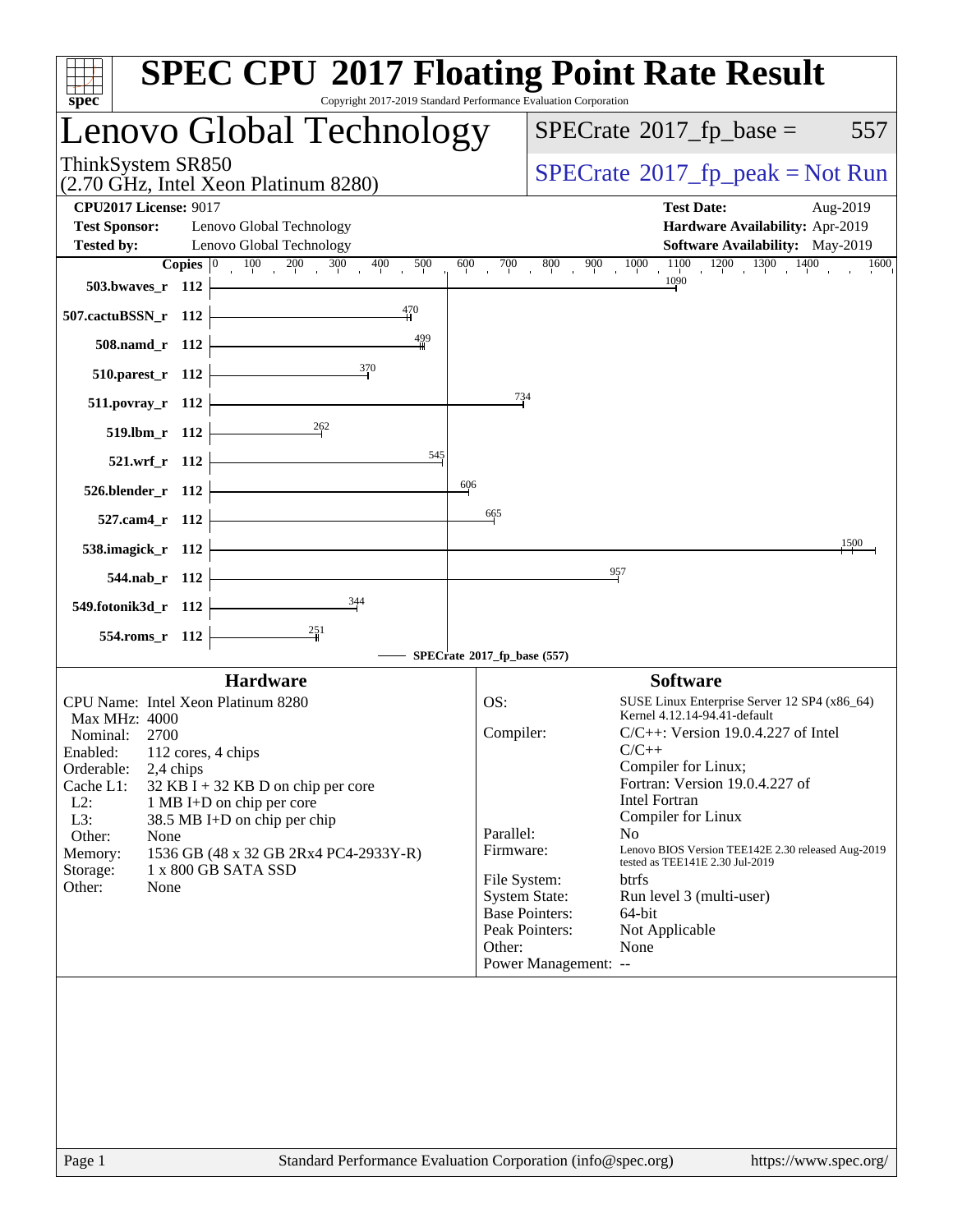

### **[SPEC CPU](http://www.spec.org/auto/cpu2017/Docs/result-fields.html#SPECCPU2017FloatingPointRateResult)[2017 Floating Point Rate Result](http://www.spec.org/auto/cpu2017/Docs/result-fields.html#SPECCPU2017FloatingPointRateResult)** Copyright 2017-2019 Standard Performance Evaluation Corporation

# Lenovo Global Technology

(2.70 GHz, Intel Xeon Platinum 8280)

 $SPECTate@2017_fp\_peak = Not Run$ 

 $SPECTate$ <sup>®</sup>[2017\\_fp\\_base =](http://www.spec.org/auto/cpu2017/Docs/result-fields.html#SPECrate2017fpbase) 557

**[Test Sponsor:](http://www.spec.org/auto/cpu2017/Docs/result-fields.html#TestSponsor)** Lenovo Global Technology **[Hardware Availability:](http://www.spec.org/auto/cpu2017/Docs/result-fields.html#HardwareAvailability)** Apr-2019

**[CPU2017 License:](http://www.spec.org/auto/cpu2017/Docs/result-fields.html#CPU2017License)** 9017 **[Test Date:](http://www.spec.org/auto/cpu2017/Docs/result-fields.html#TestDate)** Aug-2019 **[Tested by:](http://www.spec.org/auto/cpu2017/Docs/result-fields.html#Testedby)** Lenovo Global Technology **[Software Availability:](http://www.spec.org/auto/cpu2017/Docs/result-fields.html#SoftwareAvailability)** May-2019

### **[Results Table](http://www.spec.org/auto/cpu2017/Docs/result-fields.html#ResultsTable)**

| <b>Base</b>                             |                                                    |                |       | <b>Peak</b>    |       |                |             |               |                |              |                |              |                |              |
|-----------------------------------------|----------------------------------------------------|----------------|-------|----------------|-------|----------------|-------------|---------------|----------------|--------------|----------------|--------------|----------------|--------------|
| <b>Benchmark</b>                        | <b>Copies</b>                                      | <b>Seconds</b> | Ratio | <b>Seconds</b> | Ratio | <b>Seconds</b> | Ratio       | <b>Copies</b> | <b>Seconds</b> | <b>Ratio</b> | <b>Seconds</b> | <b>Ratio</b> | <b>Seconds</b> | <b>Ratio</b> |
| 503.bwaves_r                            | 112                                                | 1028           | 1090  | 1029           | 1090  | 1028           | <b>1090</b> |               |                |              |                |              |                |              |
| 507.cactuBSSN r                         | 112                                                | 302            | 470   | 301            | 471   | 307            | 462         |               |                |              |                |              |                |              |
| $508$ .namd $r$                         | 112                                                | 216            | 493   | 213            | 499   | 211            | 503         |               |                |              |                |              |                |              |
| 510.parest_r                            | 112                                                | 789            | 371   | 791            | 370   | 794            | 369         |               |                |              |                |              |                |              |
| 511.povray_r                            | 112                                                | 356            | 734   | 357            | 733   | 356            | 735         |               |                |              |                |              |                |              |
| $519.$ lbm_r                            | 112                                                | 450            | 262   | 450            | 262   | 450            | 262         |               |                |              |                |              |                |              |
| $521$ .wrf r                            | 112                                                | 460            | 545   | 460            | 545   | 461            | 544         |               |                |              |                |              |                |              |
| 526.blender r                           | 112                                                | 282            | 606   | 281            | 606   | 282            | 606         |               |                |              |                |              |                |              |
| $527$ .cam $4r$                         | 112                                                | 294            | 665   | 294            | 665   | 294            | 666         |               |                |              |                |              |                |              |
| 538.imagick_r                           | 112                                                | 188            | 1480  | 185            | 1500  | 179            | 1560        |               |                |              |                |              |                |              |
| 544.nab r                               | 112                                                | 197            | 956   | 197            | 957   | 197            | 957         |               |                |              |                |              |                |              |
| 549.fotonik3d r                         | 112                                                | 1267           | 344   | 1267           | 344   | 1268           | 344         |               |                |              |                |              |                |              |
| $554$ .roms_r                           | 112                                                | 710            | 251   | 703            | 253   | 717            | 248         |               |                |              |                |              |                |              |
| $SPECrate^{\circ}2017$ fp base =<br>557 |                                                    |                |       |                |       |                |             |               |                |              |                |              |                |              |
|                                         | $SPECrate^{\circ}2017$ fp peak =<br><b>Not Run</b> |                |       |                |       |                |             |               |                |              |                |              |                |              |

Results appear in the [order in which they were run](http://www.spec.org/auto/cpu2017/Docs/result-fields.html#RunOrder). Bold underlined text [indicates a median measurement.](http://www.spec.org/auto/cpu2017/Docs/result-fields.html#Median)

### **[Submit Notes](http://www.spec.org/auto/cpu2017/Docs/result-fields.html#SubmitNotes)**

 The numactl mechanism was used to bind copies to processors. The config file option 'submit' was used to generate numactl commands to bind each copy to a specific processor. For details, please see the config file.

### **[Operating System Notes](http://www.spec.org/auto/cpu2017/Docs/result-fields.html#OperatingSystemNotes)**

Stack size set to unlimited using "ulimit -s unlimited"

### **[General Notes](http://www.spec.org/auto/cpu2017/Docs/result-fields.html#GeneralNotes)**

Environment variables set by runcpu before the start of the run: LD\_LIBRARY\_PATH = "/home/cpu2017-1.0.5-ic19.0u4/lib/intel64"

 Binaries compiled on a system with 1x Intel Core i9-799X CPU + 32GB RAM memory using Redhat Enterprise Linux 7.5 Transparent Huge Pages enabled by default Prior to runcpu invocation Filesystem page cache synced and cleared with: sync; echo 3> /proc/sys/vm/drop\_caches runcpu command invoked through numactl i.e.: numactl --interleave=all runcpu <etc> NA: The test sponsor attests, as of date of publication, that CVE-2017-5754 (Meltdown) is mitigated in the system as tested and documented.

**(Continued on next page)**

| Page 2<br>Standard Performance Evaluation Corporation (info@spec.org)<br>https://www.spec.org/ |
|------------------------------------------------------------------------------------------------|
|------------------------------------------------------------------------------------------------|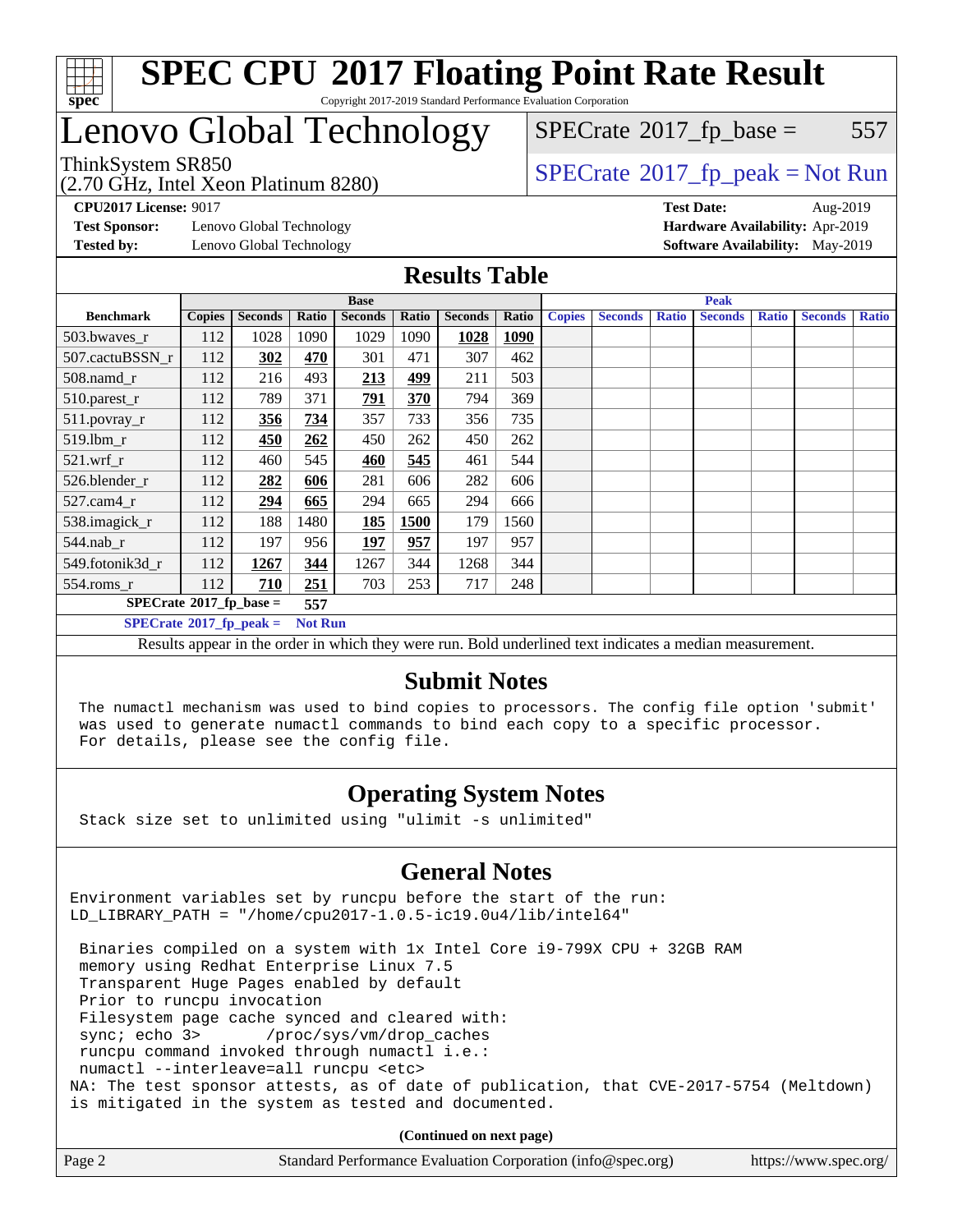

Copyright 2017-2019 Standard Performance Evaluation Corporation

## Lenovo Global Technology

 $SPECTate$ <sup>®</sup>[2017\\_fp\\_base =](http://www.spec.org/auto/cpu2017/Docs/result-fields.html#SPECrate2017fpbase) 557

(2.70 GHz, Intel Xeon Platinum 8280)

**[Test Sponsor:](http://www.spec.org/auto/cpu2017/Docs/result-fields.html#TestSponsor)** Lenovo Global Technology **[Hardware Availability:](http://www.spec.org/auto/cpu2017/Docs/result-fields.html#HardwareAvailability)** Apr-2019 **[Tested by:](http://www.spec.org/auto/cpu2017/Docs/result-fields.html#Testedby)** Lenovo Global Technology **[Software Availability:](http://www.spec.org/auto/cpu2017/Docs/result-fields.html#SoftwareAvailability)** May-2019

ThinkSystem SR850<br>  $SPECTI<sub>2</sub> 70 CI<sub>2</sub> 12. Intel Y<sub>2</sub> 8280$ <br>  $SPECTI<sub>2</sub> 70 CI<sub>2</sub> 17. Then Y<sub>2</sub> 8280$ 

**[CPU2017 License:](http://www.spec.org/auto/cpu2017/Docs/result-fields.html#CPU2017License)** 9017 **[Test Date:](http://www.spec.org/auto/cpu2017/Docs/result-fields.html#TestDate)** Aug-2019

### **[General Notes \(Continued\)](http://www.spec.org/auto/cpu2017/Docs/result-fields.html#GeneralNotes)**

Yes: The test sponsor attests, as of date of publication, that CVE-2017-5753 (Spectre variant 1) is mitigated in the system as tested and documented. Yes: The test sponsor attests, as of date of publication, that CVE-2017-5715 (Spectre variant 2) is mitigated in the system as tested and documented. Yes: The test sponsor attests, as of date of publication, that CVE-2018-3640 (Spectre variant 3a) is mitigated in the system as tested and documented. Yes: The test sponsor attests, as of date of publication, that CVE-2018-3639 (Spectre variant 4) is mitigated in the system as tested and documented.

### **[Platform Notes](http://www.spec.org/auto/cpu2017/Docs/result-fields.html#PlatformNotes)**

Page 3 Standard Performance Evaluation Corporation [\(info@spec.org\)](mailto:info@spec.org) <https://www.spec.org/> BIOS configuration: Choose Operating Mode set to Maximum Performance Choose Operating Mode set to Custom Mode C-States set to Legacy Hyper-Threading set to Disable SNC set to Enable Sysinfo program /home/cpu2017-1.0.5-ic19.0u4/bin/sysinfo Rev: r5974 of 2018-05-19 9bcde8f2999c33d61f64985e45859ea9 running on linux-9o83 Thu Aug 29 02:28:32 2019 SUT (System Under Test) info as seen by some common utilities. For more information on this section, see <https://www.spec.org/cpu2017/Docs/config.html#sysinfo> From /proc/cpuinfo model name : Intel(R) Xeon(R) Platinum 8280 CPU @ 2.70GHz 4 "physical id"s (chips) 112 "processors" cores, siblings (Caution: counting these is hw and system dependent. The following excerpts from /proc/cpuinfo might not be reliable. Use with caution.) cpu cores : 28 siblings : 28 physical 0: cores 0 1 2 3 4 5 6 8 9 10 11 12 13 14 16 17 18 19 20 21 22 24 25 26 27 28 29 30 physical 1: cores 0 1 2 3 4 5 6 8 9 10 11 12 13 14 16 17 18 19 20 21 22 24 25 26 27 28 29 30 physical 2: cores 0 1 2 3 4 5 6 8 9 10 11 12 13 14 16 17 18 19 20 21 22 24 25 26 27 28 29 30 physical 3: cores 0 1 2 3 4 5 6 8 9 10 11 12 13 14 16 17 18 19 20 21 22 24 25 26 27 28 29 30 From lscpu: Architecture: x86\_64 CPU op-mode(s): 32-bit, 64-bit Byte Order: Little Endian **(Continued on next page)**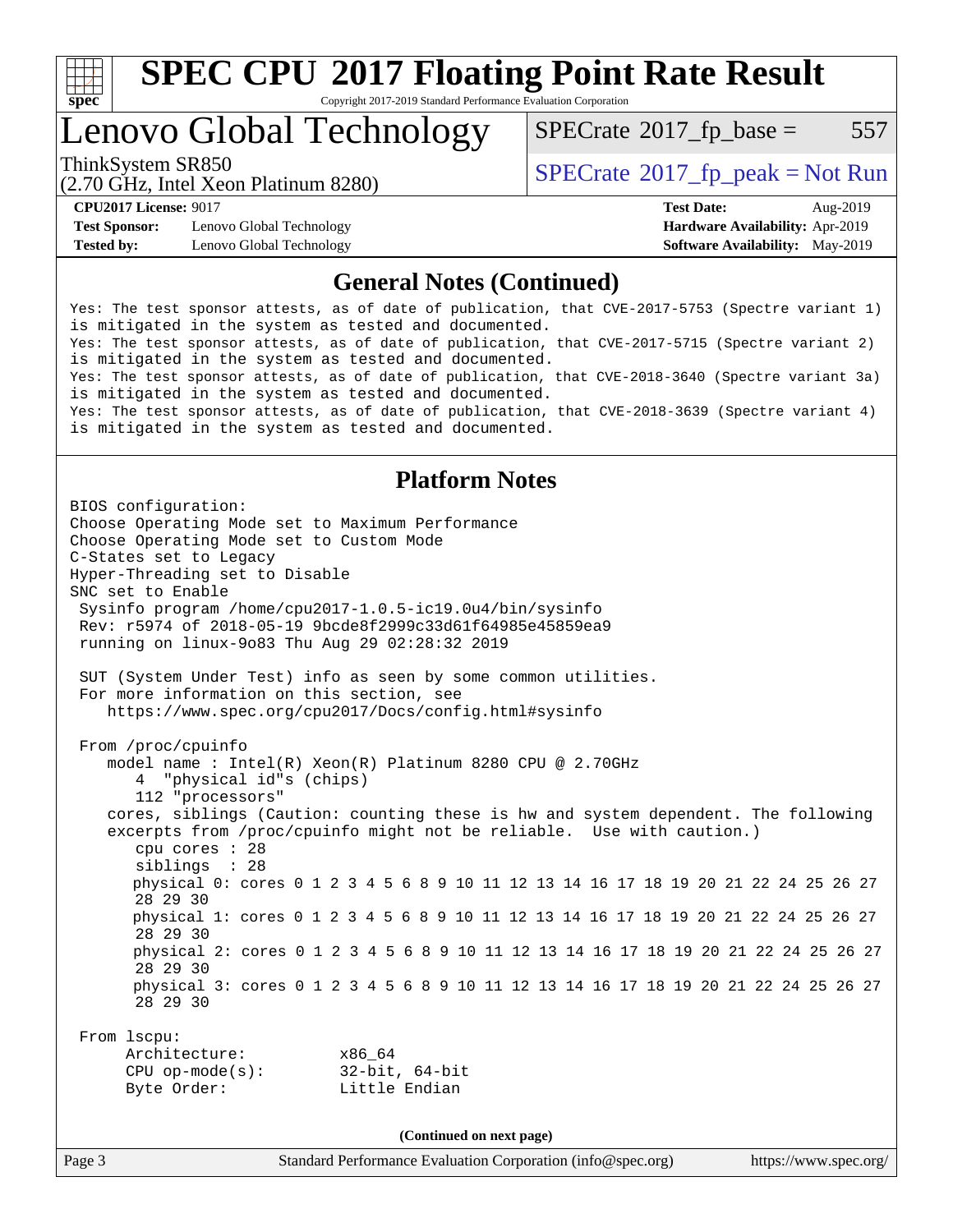

Copyright 2017-2019 Standard Performance Evaluation Corporation

Lenovo Global Technology

 $SPECTate@2017_fp\_base = 557$ 

(2.70 GHz, Intel Xeon Platinum 8280)

ThinkSystem SR850<br>(2.70 GHz, Intel Xeon Platinum 8280) [SPECrate](http://www.spec.org/auto/cpu2017/Docs/result-fields.html#SPECrate2017fppeak)®[2017\\_fp\\_peak = N](http://www.spec.org/auto/cpu2017/Docs/result-fields.html#SPECrate2017fppeak)ot Run

**[Test Sponsor:](http://www.spec.org/auto/cpu2017/Docs/result-fields.html#TestSponsor)** Lenovo Global Technology **[Hardware Availability:](http://www.spec.org/auto/cpu2017/Docs/result-fields.html#HardwareAvailability)** Apr-2019 **[Tested by:](http://www.spec.org/auto/cpu2017/Docs/result-fields.html#Testedby)** Lenovo Global Technology **[Software Availability:](http://www.spec.org/auto/cpu2017/Docs/result-fields.html#SoftwareAvailability)** May-2019

**[CPU2017 License:](http://www.spec.org/auto/cpu2017/Docs/result-fields.html#CPU2017License)** 9017 **[Test Date:](http://www.spec.org/auto/cpu2017/Docs/result-fields.html#TestDate)** Aug-2019

#### **[Platform Notes \(Continued\)](http://www.spec.org/auto/cpu2017/Docs/result-fields.html#PlatformNotes)**

| CPU(s):                                         | 112                                                                                  |
|-------------------------------------------------|--------------------------------------------------------------------------------------|
| On-line $CPU(s)$ list:                          | $0 - 111$                                                                            |
| Thread(s) per core:                             | $\mathbf{1}$                                                                         |
| $Core(s)$ per socket:                           | 28                                                                                   |
| Socket(s):                                      | 4                                                                                    |
| NUMA $node(s)$ :                                | 8                                                                                    |
| Vendor ID:                                      | GenuineIntel                                                                         |
| CPU family:                                     | 6                                                                                    |
| Model:                                          | 85                                                                                   |
| Model name:                                     | Intel(R) Xeon(R) Platinum 8280 CPU @ 2.70GHz                                         |
| Stepping:                                       | 6                                                                                    |
| CPU MHz:                                        | 2700.000                                                                             |
| CPU max MHz:                                    | 4000.0000                                                                            |
| CPU min MHz:                                    | 1000.0000                                                                            |
| BogoMIPS:                                       | 5400.00                                                                              |
| Virtualization:                                 | $VT - x$                                                                             |
| $L1d$ cache:                                    | 32K                                                                                  |
|                                                 |                                                                                      |
| Lli cache:                                      | 32K                                                                                  |
| $L2$ cache:                                     | 1024K                                                                                |
| L3 cache:                                       | 39424K                                                                               |
| NUMA node0 CPU(s):                              | $0-3, 7-9, 14-17, 21-23$                                                             |
| NUMA nodel CPU(s):                              | $4-6$ , 10-13, 18-20, 24-27                                                          |
| NUMA $node2$ $CPU(s):$                          | $28 - 31, 35 - 37, 42 - 45, 49 - 51$                                                 |
| NUMA $node3$ $CPU(s)$ :                         | $32 - 34, 38 - 41, 46 - 48, 52 - 55$                                                 |
| NUMA $node4$ $CPU(s):$                          | $56 - 59, 63 - 65, 70 - 73, 77 - 79$                                                 |
| NUMA $node5$ $CPU(s)$ :                         | $60 - 62, 66 - 69, 74 - 76, 80 - 83$                                                 |
| NUMA node6 $CPU(s):$                            | $84 - 87, 91 - 93, 98 - 101, 105 - 107$                                              |
| NUMA $node7$ CPU $(s)$ :                        | 88-90, 94-97, 102-104, 108-111                                                       |
| Flagg:                                          | fpu vme de pse tsc msr pae mce cx8 apic sep mtrr pqe mca cmov                        |
|                                                 | pat pse36 clflush dts acpi mmx fxsr sse sse2 ss ht tm pbe syscall nx pdpelgb rdtscp  |
|                                                 | lm constant_tsc art arch_perfmon pebs bts rep_good nopl xtopology nonstop_tsc cpuid  |
|                                                 | aperfmperf pni pclmulqdq dtes64 monitor ds_cpl vmx smx est tm2 ssse3 sdbg fma cx16   |
|                                                 | xtpr pdcm pcid dca sse4_1 sse4_2 x2apic movbe popcnt tsc_deadline_timer aes xsave    |
|                                                 | avx f16c rdrand lahf_lm abm 3dnowprefetch cpuid_fault epb cat_13 cdp_13              |
|                                                 | invpcid_single intel_ppin ssbd mba ibrs ibpb stibp tpr_shadow vnmi flexpriority ept  |
|                                                 | vpid fsgsbase tsc_adjust bmil hle avx2 smep bmi2 erms invpcid rtm cqm mpx rdt_a      |
|                                                 | avx512f avx512dq rdseed adx smap clflushopt clwb intel_pt avx512cd avx512bw avx512vl |
|                                                 | xsaveopt xsavec xgetbvl xsaves cqm_llc cqm_occup_llc cqm_mbm_total cqm_mbm_local     |
|                                                 | dtherm ida arat pln pts pku ospke avx512_vnni flush_lld arch_capabilities            |
|                                                 |                                                                                      |
|                                                 |                                                                                      |
| /proc/cpuinfo cache data                        |                                                                                      |
| cache size : 39424 KB                           |                                                                                      |
|                                                 |                                                                                      |
|                                                 | From numactl --hardware WARNING: a numactl 'node' might or might not correspond to a |
| physical chip.                                  |                                                                                      |
| $available: 8 nodes (0-7)$                      |                                                                                      |
| node 0 cpus: 0 1 2 3 7 8 9 14 15 16 17 21 22 23 |                                                                                      |

**(Continued on next page)**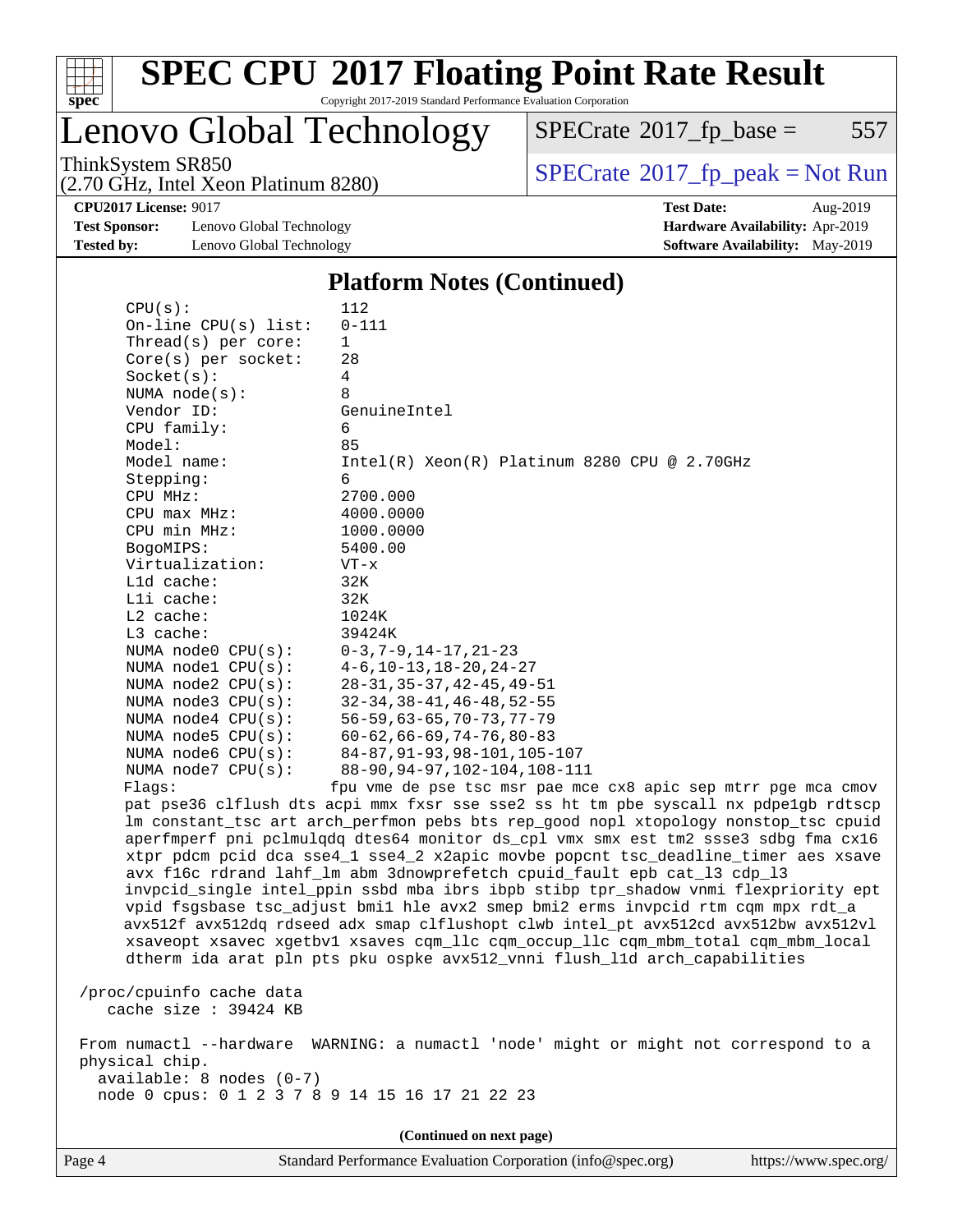

Copyright 2017-2019 Standard Performance Evaluation Corporation

Lenovo Global Technology

 $SPECTate$ <sup>®</sup>[2017\\_fp\\_base =](http://www.spec.org/auto/cpu2017/Docs/result-fields.html#SPECrate2017fpbase) 557

(2.70 GHz, Intel Xeon Platinum 8280)

ThinkSystem SR850<br>(2.70 GHz, Intel Xeon Platinum 8280)  $\vert$  [SPECrate](http://www.spec.org/auto/cpu2017/Docs/result-fields.html#SPECrate2017fppeak)®[2017\\_fp\\_peak = N](http://www.spec.org/auto/cpu2017/Docs/result-fields.html#SPECrate2017fppeak)ot Run

**[Test Sponsor:](http://www.spec.org/auto/cpu2017/Docs/result-fields.html#TestSponsor)** Lenovo Global Technology **[Hardware Availability:](http://www.spec.org/auto/cpu2017/Docs/result-fields.html#HardwareAvailability)** Apr-2019 **[Tested by:](http://www.spec.org/auto/cpu2017/Docs/result-fields.html#Testedby)** Lenovo Global Technology **[Software Availability:](http://www.spec.org/auto/cpu2017/Docs/result-fields.html#SoftwareAvailability)** May-2019

**[CPU2017 License:](http://www.spec.org/auto/cpu2017/Docs/result-fields.html#CPU2017License)** 9017 **[Test Date:](http://www.spec.org/auto/cpu2017/Docs/result-fields.html#TestDate)** Aug-2019

### **[Platform Notes \(Continued\)](http://www.spec.org/auto/cpu2017/Docs/result-fields.html#PlatformNotes)**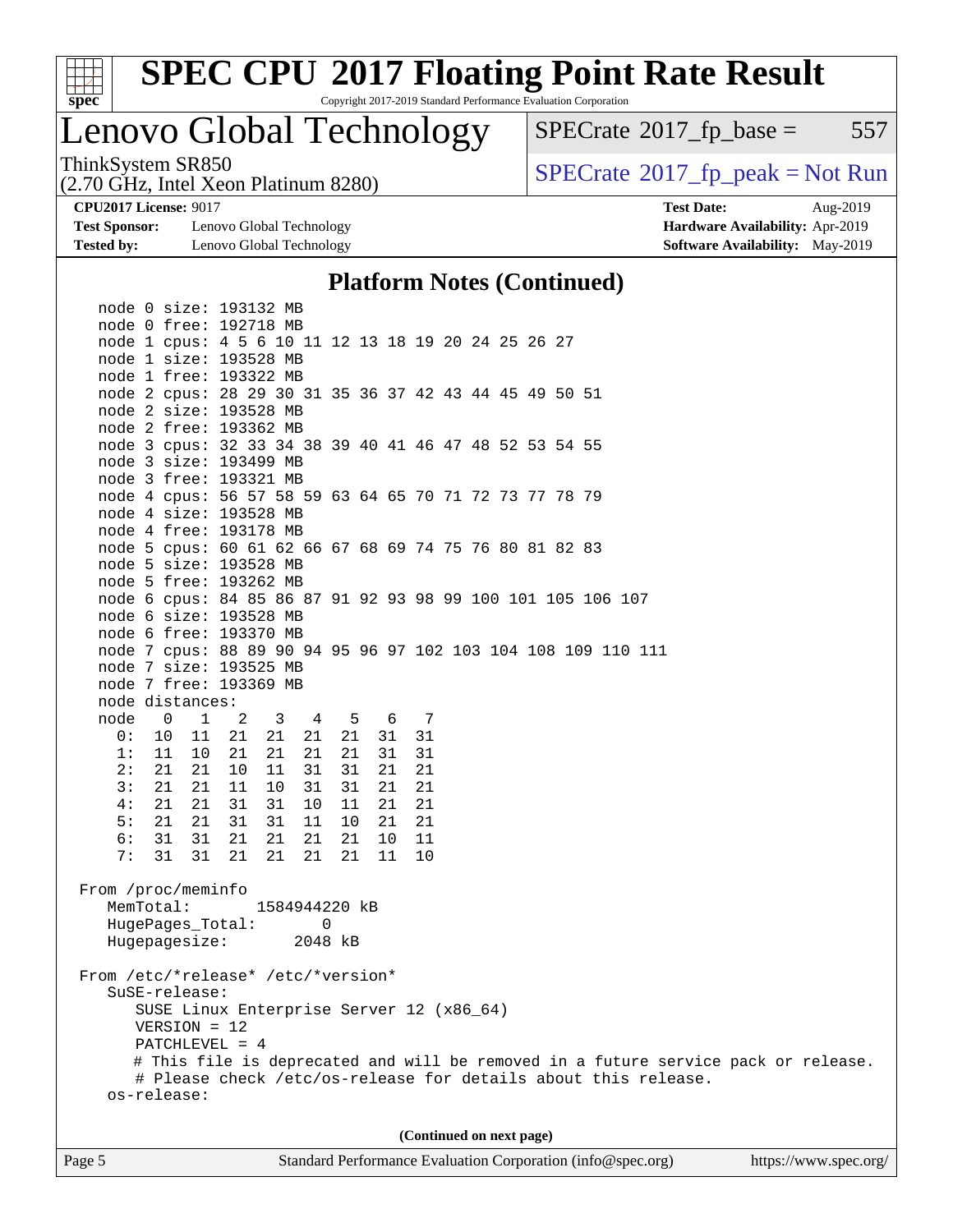

Copyright 2017-2019 Standard Performance Evaluation Corporation

Lenovo Global Technology

 $SPECTate$ <sup>®</sup>[2017\\_fp\\_base =](http://www.spec.org/auto/cpu2017/Docs/result-fields.html#SPECrate2017fpbase) 557

(2.70 GHz, Intel Xeon Platinum 8280)

ThinkSystem SR850<br>(2.70 GHz, Intel Xeon Platinum 8280)  $\left|$  [SPECrate](http://www.spec.org/auto/cpu2017/Docs/result-fields.html#SPECrate2017fppeak)®[2017\\_fp\\_peak = N](http://www.spec.org/auto/cpu2017/Docs/result-fields.html#SPECrate2017fppeak)ot Run

**[Test Sponsor:](http://www.spec.org/auto/cpu2017/Docs/result-fields.html#TestSponsor)** Lenovo Global Technology **[Hardware Availability:](http://www.spec.org/auto/cpu2017/Docs/result-fields.html#HardwareAvailability)** Apr-2019 **[Tested by:](http://www.spec.org/auto/cpu2017/Docs/result-fields.html#Testedby)** Lenovo Global Technology **[Software Availability:](http://www.spec.org/auto/cpu2017/Docs/result-fields.html#SoftwareAvailability)** May-2019

**[CPU2017 License:](http://www.spec.org/auto/cpu2017/Docs/result-fields.html#CPU2017License)** 9017 **[Test Date:](http://www.spec.org/auto/cpu2017/Docs/result-fields.html#TestDate)** Aug-2019

### **[Platform Notes \(Continued\)](http://www.spec.org/auto/cpu2017/Docs/result-fields.html#PlatformNotes)**

 NAME="SLES" VERSION="12-SP4" VERSION\_ID="12.4" PRETTY\_NAME="SUSE Linux Enterprise Server 12 SP4" ID="sles" ANSI\_COLOR="0;32" CPE\_NAME="cpe:/o:suse:sles:12:sp4"

uname -a:

 Linux linux-9o83 4.12.14-94.41-default #1 SMP Wed Oct 31 12:25:04 UTC 2018 (3090901) x86\_64 x86\_64 x86\_64 GNU/Linux

Kernel self-reported vulnerability status:

 CVE-2017-5754 (Meltdown): Not affected CVE-2017-5753 (Spectre variant 1): Mitigation: \_\_user pointer sanitization CVE-2017-5715 (Spectre variant 2): Mitigation: Indirect Branch Restricted Speculation, IBPB, IBRS\_FW

run-level 3 Aug 29 02:23

 SPEC is set to: /home/cpu2017-1.0.5-ic19.0u4 Filesystem Type Size Used Avail Use% Mounted on /dev/sda2 btrfs 744G 134G 609G 19% /home

 Additional information from dmidecode follows. WARNING: Use caution when you interpret this section. The 'dmidecode' program reads system data which is "intended to allow hardware to be accurately determined", but the intent may not be met, as there are frequent changes to hardware, firmware, and the "DMTF SMBIOS" standard. BIOS Lenovo -[TEE141E-2.30]- 07/02/2019 Memory: 48x Samsung M393A4K40CB2-CVF 32 GB 2 rank 2933

(End of data from sysinfo program)

### **[Compiler Version Notes](http://www.spec.org/auto/cpu2017/Docs/result-fields.html#CompilerVersionNotes)**

| C      | 519.1bm_r(base) 538.imagick_r(base) 544.nab_r(base)                                                                                                                              |                       |
|--------|----------------------------------------------------------------------------------------------------------------------------------------------------------------------------------|-----------------------|
|        | Intel(R) C Intel(R) 64 Compiler for applications running on Intel(R) 64,<br>Version 19.0.4.227 Build 20190416<br>Copyright (C) 1985-2019 Intel Corporation. All rights reserved. |                       |
|        | (Continued on next page)                                                                                                                                                         |                       |
| Page 6 | Standard Performance Evaluation Corporation (info@spec.org)                                                                                                                      | https://www.spec.org/ |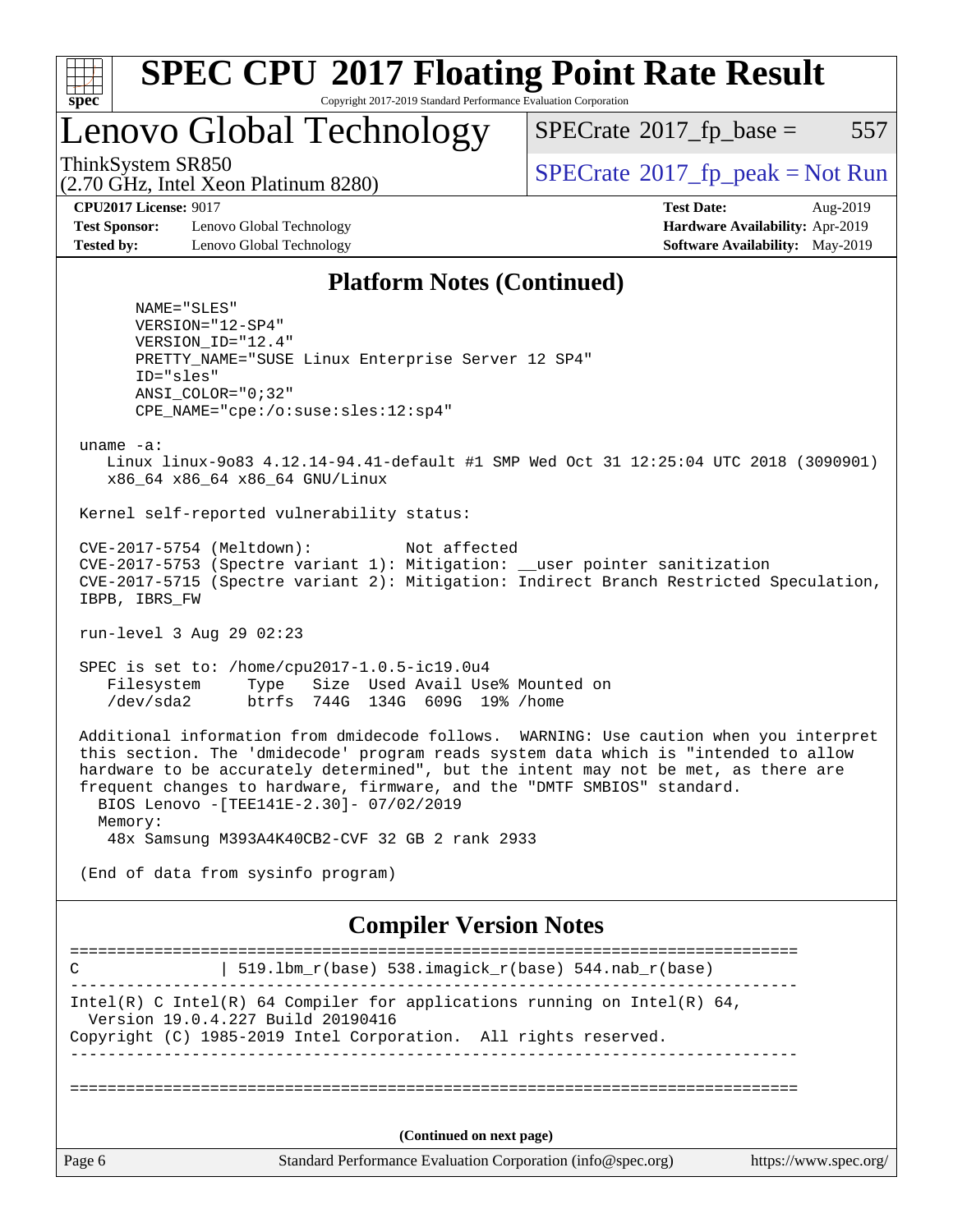

Copyright 2017-2019 Standard Performance Evaluation Corporation

# Lenovo Global Technology

 $SPECTate@2017_fp\_base = 557$ 

(2.70 GHz, Intel Xeon Platinum 8280)

ThinkSystem SR850<br>  $(2.70 \text{ GHz})$  Intel Xeon Platinum 8280)

**[CPU2017 License:](http://www.spec.org/auto/cpu2017/Docs/result-fields.html#CPU2017License)** 9017

**[Test Sponsor:](http://www.spec.org/auto/cpu2017/Docs/result-fields.html#TestSponsor)** Lenovo Global Technology **[Tested by:](http://www.spec.org/auto/cpu2017/Docs/result-fields.html#Testedby)** Lenovo Global Technology

| <b>Test Date:</b> |                                 | Aug-2019 |
|-------------------|---------------------------------|----------|
|                   | Hardware Availability: Apr-2019 |          |
|                   | Software Availability: May-2019 |          |

### **[Compiler Version Notes \(Continued\)](http://www.spec.org/auto/cpu2017/Docs/result-fields.html#CompilerVersionNotes)**

| $C++$      | 508.namd_r(base) 510.parest_r(base)                                                                                                                                                                                                                                                                                                                                                                                                                                                                                                                                  |
|------------|----------------------------------------------------------------------------------------------------------------------------------------------------------------------------------------------------------------------------------------------------------------------------------------------------------------------------------------------------------------------------------------------------------------------------------------------------------------------------------------------------------------------------------------------------------------------|
|            | Intel(R) $C++$ Intel(R) 64 Compiler for applications running on Intel(R) 64,<br>Version 19.0.4.227 Build 20190416<br>Copyright (C) 1985-2019 Intel Corporation. All rights reserved.                                                                                                                                                                                                                                                                                                                                                                                 |
|            |                                                                                                                                                                                                                                                                                                                                                                                                                                                                                                                                                                      |
| C++, C     | $  511.povray_r(base) 526.blender_r(base)$                                                                                                                                                                                                                                                                                                                                                                                                                                                                                                                           |
|            | Intel(R) $C++$ Intel(R) 64 Compiler for applications running on Intel(R) 64,<br>Version 19.0.4.227 Build 20190416<br>Copyright (C) 1985-2019 Intel Corporation. All rights reserved.<br>Intel(R) C Intel(R) 64 Compiler for applications running on Intel(R) 64,<br>Version 19.0.4.227 Build 20190416<br>Copyright (C) 1985-2019 Intel Corporation. All rights reserved.                                                                                                                                                                                             |
|            | $C_{++}$ , C, Fortran   507.cactuBSSN_r(base)                                                                                                                                                                                                                                                                                                                                                                                                                                                                                                                        |
|            | Intel(R) $C++$ Intel(R) 64 Compiler for applications running on Intel(R) 64,<br>Version 19.0.4.227 Build 20190416<br>Copyright (C) 1985-2019 Intel Corporation. All rights reserved.<br>Intel(R) C Intel(R) 64 Compiler for applications running on Intel(R) 64,<br>Version 19.0.4.227 Build 20190416<br>Copyright (C) 1985-2019 Intel Corporation. All rights reserved.<br>$Intel(R)$ Fortran Intel(R) 64 Compiler for applications running on Intel(R)<br>64, Version 19.0.4.227 Build 20190416<br>Copyright (C) 1985-2019 Intel Corporation. All rights reserved. |
| Fortran    | $\vert$ 503.bwaves_r(base) 549.fotonik3d_r(base) 554.roms_r(base)                                                                                                                                                                                                                                                                                                                                                                                                                                                                                                    |
|            | $Intel(R)$ Fortran Intel(R) 64 Compiler for applications running on Intel(R)<br>64, Version 19.0.4.227 Build 20190416<br>Copyright (C) 1985-2019 Intel Corporation. All rights reserved.                                                                                                                                                                                                                                                                                                                                                                             |
| Fortran, C | $521.wrf_r(base) 527.cam4_r(base)$                                                                                                                                                                                                                                                                                                                                                                                                                                                                                                                                   |
|            | $Intel(R)$ Fortran Intel(R) 64 Compiler for applications running on Intel(R)<br>64, Version 19.0.4.227 Build 20190416<br>Copyright (C) 1985-2019 Intel Corporation. All rights reserved.<br>Intel(R) C Intel(R) 64 Compiler for applications running on Intel(R) 64,                                                                                                                                                                                                                                                                                                 |
|            | (Continued on next page)                                                                                                                                                                                                                                                                                                                                                                                                                                                                                                                                             |
| Page 7     | Standard Performance Evaluation Corporation (info@spec.org)<br>https://www.spec.org/                                                                                                                                                                                                                                                                                                                                                                                                                                                                                 |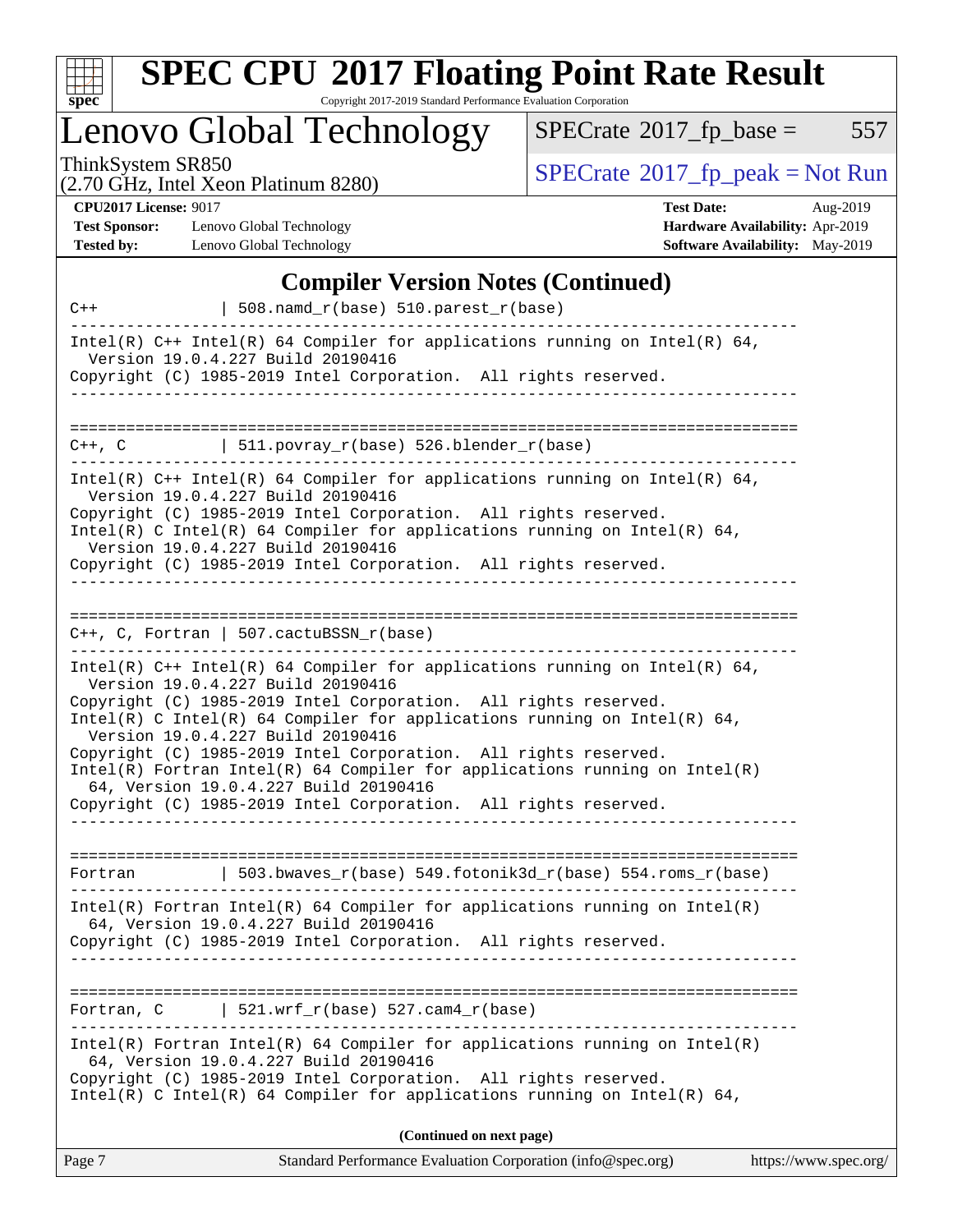

#### **[SPEC CPU](http://www.spec.org/auto/cpu2017/Docs/result-fields.html#SPECCPU2017FloatingPointRateResult)[2017 Floating Point Rate Result](http://www.spec.org/auto/cpu2017/Docs/result-fields.html#SPECCPU2017FloatingPointRateResult)** Copyright 2017-2019 Standard Performance Evaluation Corporation

## Lenovo Global Technology

 $SPECTate$ <sup>®</sup>[2017\\_fp\\_base =](http://www.spec.org/auto/cpu2017/Docs/result-fields.html#SPECrate2017fpbase) 557

(2.70 GHz, Intel Xeon Platinum 8280)

ThinkSystem SR850<br>  $(2.70 \text{ GHz}_{\text{1.1}})$  [SPECrate](http://www.spec.org/auto/cpu2017/Docs/result-fields.html#SPECrate2017fppeak)®[2017\\_fp\\_peak = N](http://www.spec.org/auto/cpu2017/Docs/result-fields.html#SPECrate2017fppeak)ot Run

**[Test Sponsor:](http://www.spec.org/auto/cpu2017/Docs/result-fields.html#TestSponsor)** Lenovo Global Technology **[Hardware Availability:](http://www.spec.org/auto/cpu2017/Docs/result-fields.html#HardwareAvailability)** Apr-2019 **[Tested by:](http://www.spec.org/auto/cpu2017/Docs/result-fields.html#Testedby)** Lenovo Global Technology **[Software Availability:](http://www.spec.org/auto/cpu2017/Docs/result-fields.html#SoftwareAvailability)** May-2019

**[CPU2017 License:](http://www.spec.org/auto/cpu2017/Docs/result-fields.html#CPU2017License)** 9017 **[Test Date:](http://www.spec.org/auto/cpu2017/Docs/result-fields.html#TestDate)** Aug-2019

### **[Compiler Version Notes \(Continued\)](http://www.spec.org/auto/cpu2017/Docs/result-fields.html#CompilerVersionNotes)**

Version 19.0.4.227 Build 20190416

Copyright (C) 1985-2019 Intel Corporation. All rights reserved.

------------------------------------------------------------------------------

### **[Base Compiler Invocation](http://www.spec.org/auto/cpu2017/Docs/result-fields.html#BaseCompilerInvocation)**

[C benchmarks](http://www.spec.org/auto/cpu2017/Docs/result-fields.html#Cbenchmarks):  $icc - m64 - std = c11$ 

[C++ benchmarks:](http://www.spec.org/auto/cpu2017/Docs/result-fields.html#CXXbenchmarks) [icpc -m64](http://www.spec.org/cpu2017/results/res2019q3/cpu2017-20190903-17652.flags.html#user_CXXbase_intel_icpc_64bit_4ecb2543ae3f1412ef961e0650ca070fec7b7afdcd6ed48761b84423119d1bf6bdf5cad15b44d48e7256388bc77273b966e5eb805aefd121eb22e9299b2ec9d9)

[Fortran benchmarks](http://www.spec.org/auto/cpu2017/Docs/result-fields.html#Fortranbenchmarks): [ifort -m64](http://www.spec.org/cpu2017/results/res2019q3/cpu2017-20190903-17652.flags.html#user_FCbase_intel_ifort_64bit_24f2bb282fbaeffd6157abe4f878425411749daecae9a33200eee2bee2fe76f3b89351d69a8130dd5949958ce389cf37ff59a95e7a40d588e8d3a57e0c3fd751)

[Benchmarks using both Fortran and C](http://www.spec.org/auto/cpu2017/Docs/result-fields.html#BenchmarksusingbothFortranandC): [ifort -m64](http://www.spec.org/cpu2017/results/res2019q3/cpu2017-20190903-17652.flags.html#user_CC_FCbase_intel_ifort_64bit_24f2bb282fbaeffd6157abe4f878425411749daecae9a33200eee2bee2fe76f3b89351d69a8130dd5949958ce389cf37ff59a95e7a40d588e8d3a57e0c3fd751) [icc -m64 -std=c11](http://www.spec.org/cpu2017/results/res2019q3/cpu2017-20190903-17652.flags.html#user_CC_FCbase_intel_icc_64bit_c11_33ee0cdaae7deeeab2a9725423ba97205ce30f63b9926c2519791662299b76a0318f32ddfffdc46587804de3178b4f9328c46fa7c2b0cd779d7a61945c91cd35)

[Benchmarks using both C and C++](http://www.spec.org/auto/cpu2017/Docs/result-fields.html#BenchmarksusingbothCandCXX): [icpc -m64](http://www.spec.org/cpu2017/results/res2019q3/cpu2017-20190903-17652.flags.html#user_CC_CXXbase_intel_icpc_64bit_4ecb2543ae3f1412ef961e0650ca070fec7b7afdcd6ed48761b84423119d1bf6bdf5cad15b44d48e7256388bc77273b966e5eb805aefd121eb22e9299b2ec9d9) [icc -m64 -std=c11](http://www.spec.org/cpu2017/results/res2019q3/cpu2017-20190903-17652.flags.html#user_CC_CXXbase_intel_icc_64bit_c11_33ee0cdaae7deeeab2a9725423ba97205ce30f63b9926c2519791662299b76a0318f32ddfffdc46587804de3178b4f9328c46fa7c2b0cd779d7a61945c91cd35)

[Benchmarks using Fortran, C, and C++:](http://www.spec.org/auto/cpu2017/Docs/result-fields.html#BenchmarksusingFortranCandCXX) [icpc -m64](http://www.spec.org/cpu2017/results/res2019q3/cpu2017-20190903-17652.flags.html#user_CC_CXX_FCbase_intel_icpc_64bit_4ecb2543ae3f1412ef961e0650ca070fec7b7afdcd6ed48761b84423119d1bf6bdf5cad15b44d48e7256388bc77273b966e5eb805aefd121eb22e9299b2ec9d9) [icc -m64 -std=c11](http://www.spec.org/cpu2017/results/res2019q3/cpu2017-20190903-17652.flags.html#user_CC_CXX_FCbase_intel_icc_64bit_c11_33ee0cdaae7deeeab2a9725423ba97205ce30f63b9926c2519791662299b76a0318f32ddfffdc46587804de3178b4f9328c46fa7c2b0cd779d7a61945c91cd35) [ifort -m64](http://www.spec.org/cpu2017/results/res2019q3/cpu2017-20190903-17652.flags.html#user_CC_CXX_FCbase_intel_ifort_64bit_24f2bb282fbaeffd6157abe4f878425411749daecae9a33200eee2bee2fe76f3b89351d69a8130dd5949958ce389cf37ff59a95e7a40d588e8d3a57e0c3fd751)

### **[Base Portability Flags](http://www.spec.org/auto/cpu2017/Docs/result-fields.html#BasePortabilityFlags)**

 503.bwaves\_r: [-DSPEC\\_LP64](http://www.spec.org/cpu2017/results/res2019q3/cpu2017-20190903-17652.flags.html#suite_basePORTABILITY503_bwaves_r_DSPEC_LP64) 507.cactuBSSN\_r: [-DSPEC\\_LP64](http://www.spec.org/cpu2017/results/res2019q3/cpu2017-20190903-17652.flags.html#suite_basePORTABILITY507_cactuBSSN_r_DSPEC_LP64) 508.namd\_r: [-DSPEC\\_LP64](http://www.spec.org/cpu2017/results/res2019q3/cpu2017-20190903-17652.flags.html#suite_basePORTABILITY508_namd_r_DSPEC_LP64) 510.parest\_r: [-DSPEC\\_LP64](http://www.spec.org/cpu2017/results/res2019q3/cpu2017-20190903-17652.flags.html#suite_basePORTABILITY510_parest_r_DSPEC_LP64) 511.povray\_r: [-DSPEC\\_LP64](http://www.spec.org/cpu2017/results/res2019q3/cpu2017-20190903-17652.flags.html#suite_basePORTABILITY511_povray_r_DSPEC_LP64) 519.lbm\_r: [-DSPEC\\_LP64](http://www.spec.org/cpu2017/results/res2019q3/cpu2017-20190903-17652.flags.html#suite_basePORTABILITY519_lbm_r_DSPEC_LP64) 521.wrf\_r: [-DSPEC\\_LP64](http://www.spec.org/cpu2017/results/res2019q3/cpu2017-20190903-17652.flags.html#suite_basePORTABILITY521_wrf_r_DSPEC_LP64) [-DSPEC\\_CASE\\_FLAG](http://www.spec.org/cpu2017/results/res2019q3/cpu2017-20190903-17652.flags.html#b521.wrf_r_baseCPORTABILITY_DSPEC_CASE_FLAG) [-convert big\\_endian](http://www.spec.org/cpu2017/results/res2019q3/cpu2017-20190903-17652.flags.html#user_baseFPORTABILITY521_wrf_r_convert_big_endian_c3194028bc08c63ac5d04de18c48ce6d347e4e562e8892b8bdbdc0214820426deb8554edfa529a3fb25a586e65a3d812c835984020483e7e73212c4d31a38223) 526.blender\_r: [-DSPEC\\_LP64](http://www.spec.org/cpu2017/results/res2019q3/cpu2017-20190903-17652.flags.html#suite_basePORTABILITY526_blender_r_DSPEC_LP64) [-DSPEC\\_LINUX](http://www.spec.org/cpu2017/results/res2019q3/cpu2017-20190903-17652.flags.html#b526.blender_r_baseCPORTABILITY_DSPEC_LINUX) [-funsigned-char](http://www.spec.org/cpu2017/results/res2019q3/cpu2017-20190903-17652.flags.html#user_baseCPORTABILITY526_blender_r_force_uchar_40c60f00ab013830e2dd6774aeded3ff59883ba5a1fc5fc14077f794d777847726e2a5858cbc7672e36e1b067e7e5c1d9a74f7176df07886a243d7cc18edfe67) 527.cam4\_r: [-DSPEC\\_LP64](http://www.spec.org/cpu2017/results/res2019q3/cpu2017-20190903-17652.flags.html#suite_basePORTABILITY527_cam4_r_DSPEC_LP64) [-DSPEC\\_CASE\\_FLAG](http://www.spec.org/cpu2017/results/res2019q3/cpu2017-20190903-17652.flags.html#b527.cam4_r_baseCPORTABILITY_DSPEC_CASE_FLAG) 538.imagick\_r: [-DSPEC\\_LP64](http://www.spec.org/cpu2017/results/res2019q3/cpu2017-20190903-17652.flags.html#suite_basePORTABILITY538_imagick_r_DSPEC_LP64) 544.nab\_r: [-DSPEC\\_LP64](http://www.spec.org/cpu2017/results/res2019q3/cpu2017-20190903-17652.flags.html#suite_basePORTABILITY544_nab_r_DSPEC_LP64) 549.fotonik3d\_r: [-DSPEC\\_LP64](http://www.spec.org/cpu2017/results/res2019q3/cpu2017-20190903-17652.flags.html#suite_basePORTABILITY549_fotonik3d_r_DSPEC_LP64) 554.roms\_r: [-DSPEC\\_LP64](http://www.spec.org/cpu2017/results/res2019q3/cpu2017-20190903-17652.flags.html#suite_basePORTABILITY554_roms_r_DSPEC_LP64)